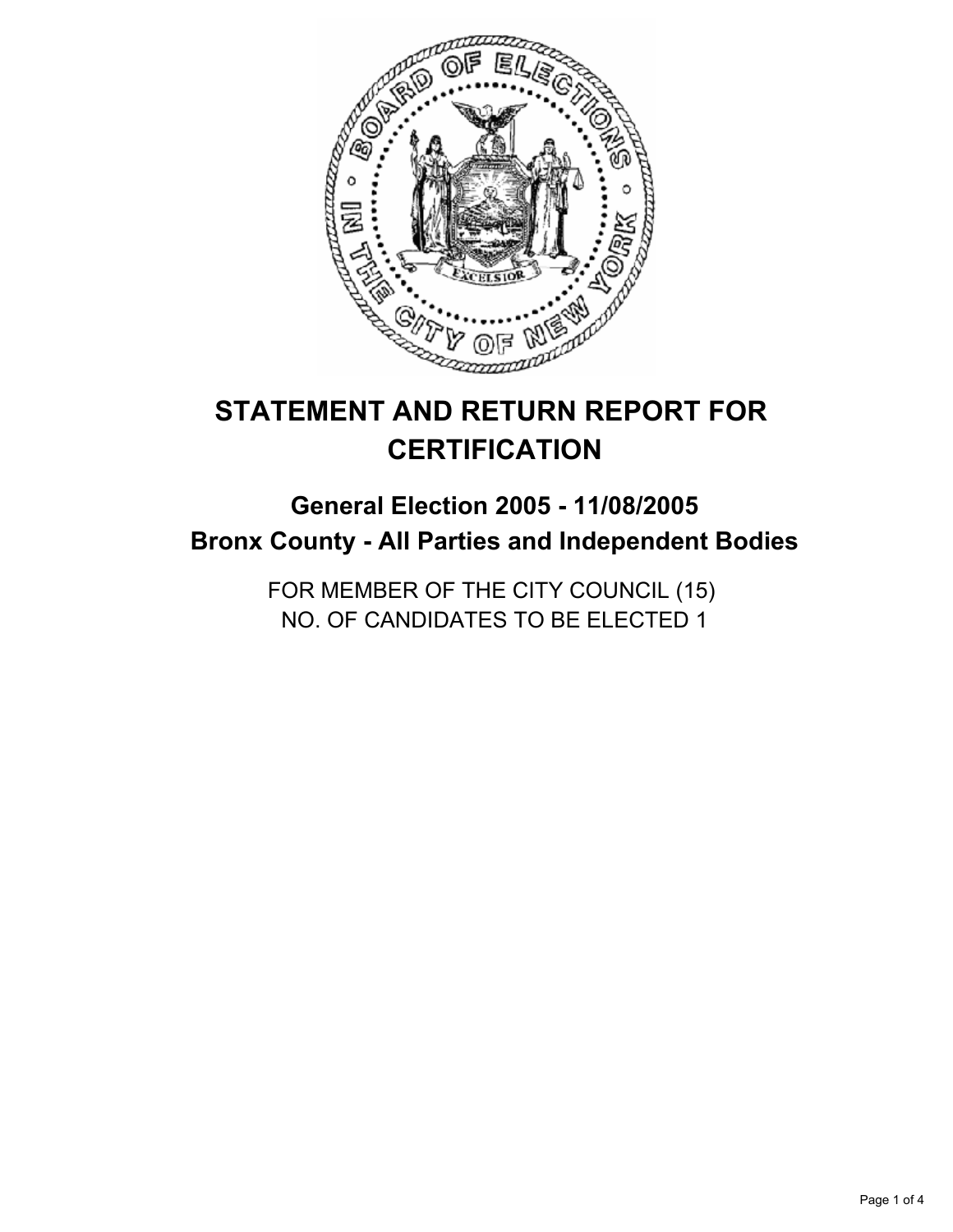

# **ASSEMBLY DISTRICT 76**

| PUBLIC COUNTER              | 3,243 |  |
|-----------------------------|-------|--|
| <b>EMERGENCY</b>            | 0     |  |
| ABSENTEE/MILITARY           | 48    |  |
| <b>AFFIDAVIT</b>            | 66    |  |
| <b>TOTAL BALLOTS</b>        | 3,357 |  |
| STEVEN STERN (REPUBLICAN)   | 179   |  |
| JOEL RIVERA (DEMOCRATIC)    | 2,349 |  |
| STEVEN STERN (CONSERVATIVE) | 25    |  |
| <b>TOTAL VOTES</b>          | 2,553 |  |
| <b>UNRECORDED</b>           | 804   |  |

#### **ASSEMBLY DISTRICT 78**

| <b>PUBLIC COUNTER</b>       | 5,820 |
|-----------------------------|-------|
| <b>EMERGENCY</b>            | 12    |
| ABSENTEE/MILITARY           | 89    |
| AFFIDAVIT                   | 133   |
| <b>TOTAL BALLOTS</b>        | 6,054 |
| STEVEN STERN (REPUBLICAN)   | 439   |
| JOEL RIVERA (DEMOCRATIC)    | 4,123 |
| STEVEN STERN (CONSERVATIVE) | 50    |
| <b>TOTAL VOTES</b>          | 4,612 |
| <b>UNRECORDED</b>           | 1.442 |

#### **ASSEMBLY DISTRICT 79**

| <b>PUBLIC COUNTER</b>       | 6,480 |  |
|-----------------------------|-------|--|
| <b>EMERGENCY</b>            | 0     |  |
| ABSENTEE/MILITARY           | 116   |  |
| AFFIDAVIT                   | 130   |  |
| <b>TOTAL BALLOTS</b>        | 6,726 |  |
| STEVEN STERN (REPUBLICAN)   | 313   |  |
| JOEL RIVERA (DEMOCRATIC)    | 4,618 |  |
| STEVEN STERN (CONSERVATIVE) | 29    |  |
| <b>TOTAL VOTES</b>          | 4,960 |  |
| <b>UNRECORDED</b>           | 1,766 |  |

#### **ASSEMBLY DISTRICT 80**

| <b>PUBLIC COUNTER</b>       | 767 |
|-----------------------------|-----|
| <b>EMERGENCY</b>            |     |
| ABSENTEE/MILITARY           | 15  |
| AFFIDAVIT                   | 18  |
| <b>TOTAL BALLOTS</b>        | 800 |
| STEVEN STERN (REPUBLICAN)   | 124 |
| JOEL RIVERA (DEMOCRATIC)    | 460 |
| STEVEN STERN (CONSERVATIVE) | 6   |
| <b>TOTAL VOTES</b>          | 590 |
| <b>UNRECORDED</b>           | 210 |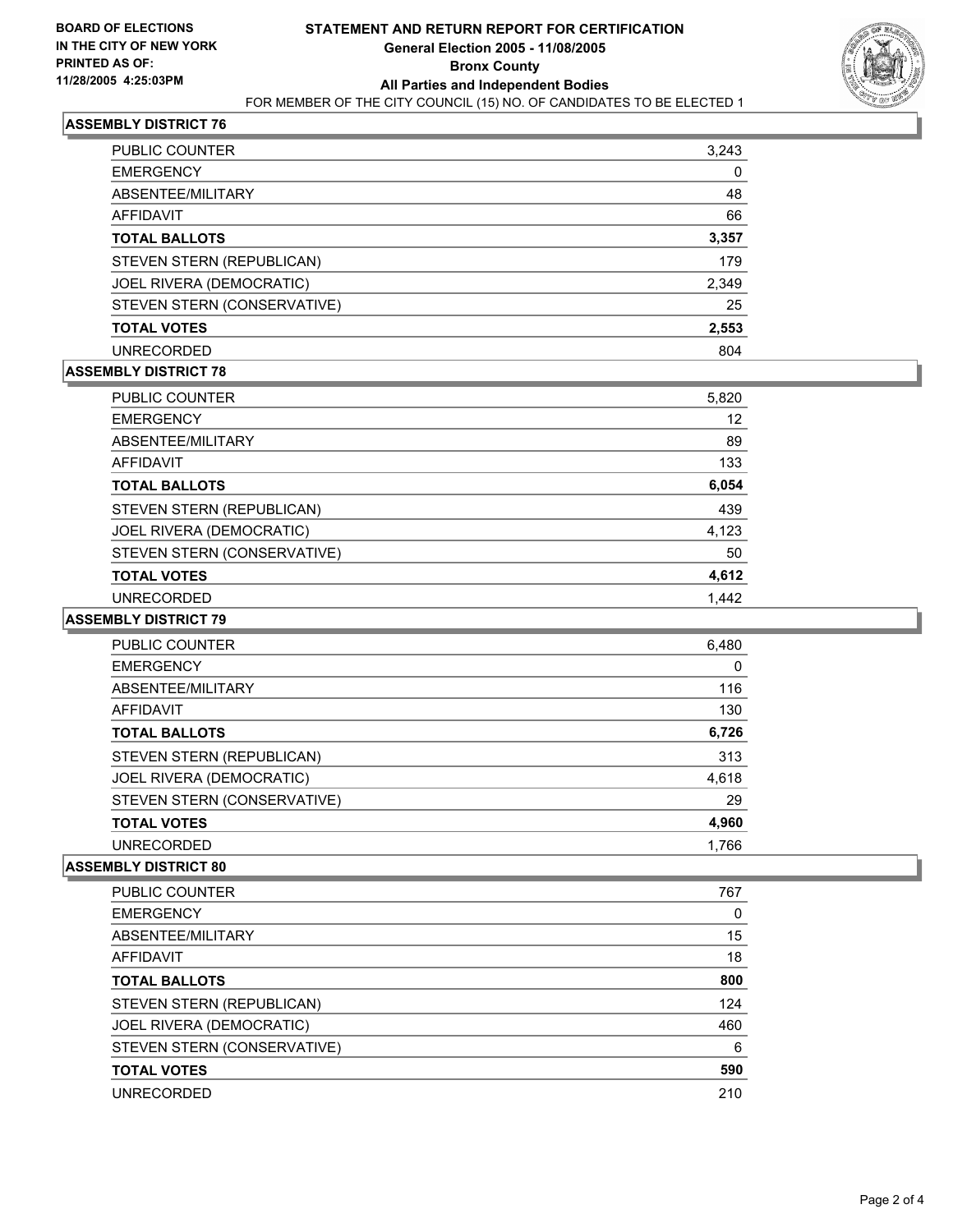

#### **ASSEMBLY DISTRICT 86**

| PUBLIC COUNTER              | 2,263 |
|-----------------------------|-------|
| <b>EMERGENCY</b>            | 0     |
| ABSENTEE/MILITARY           | 32    |
| AFFIDAVIT                   | 56    |
| <b>TOTAL BALLOTS</b>        | 2,351 |
| STEVEN STERN (REPUBLICAN)   | 126   |
| JOEL RIVERA (DEMOCRATIC)    | 1,634 |
| STEVEN STERN (CONSERVATIVE) | 12    |
| <b>TOTAL VOTES</b>          | 1,772 |
| <b>UNRECORDED</b>           | 579   |